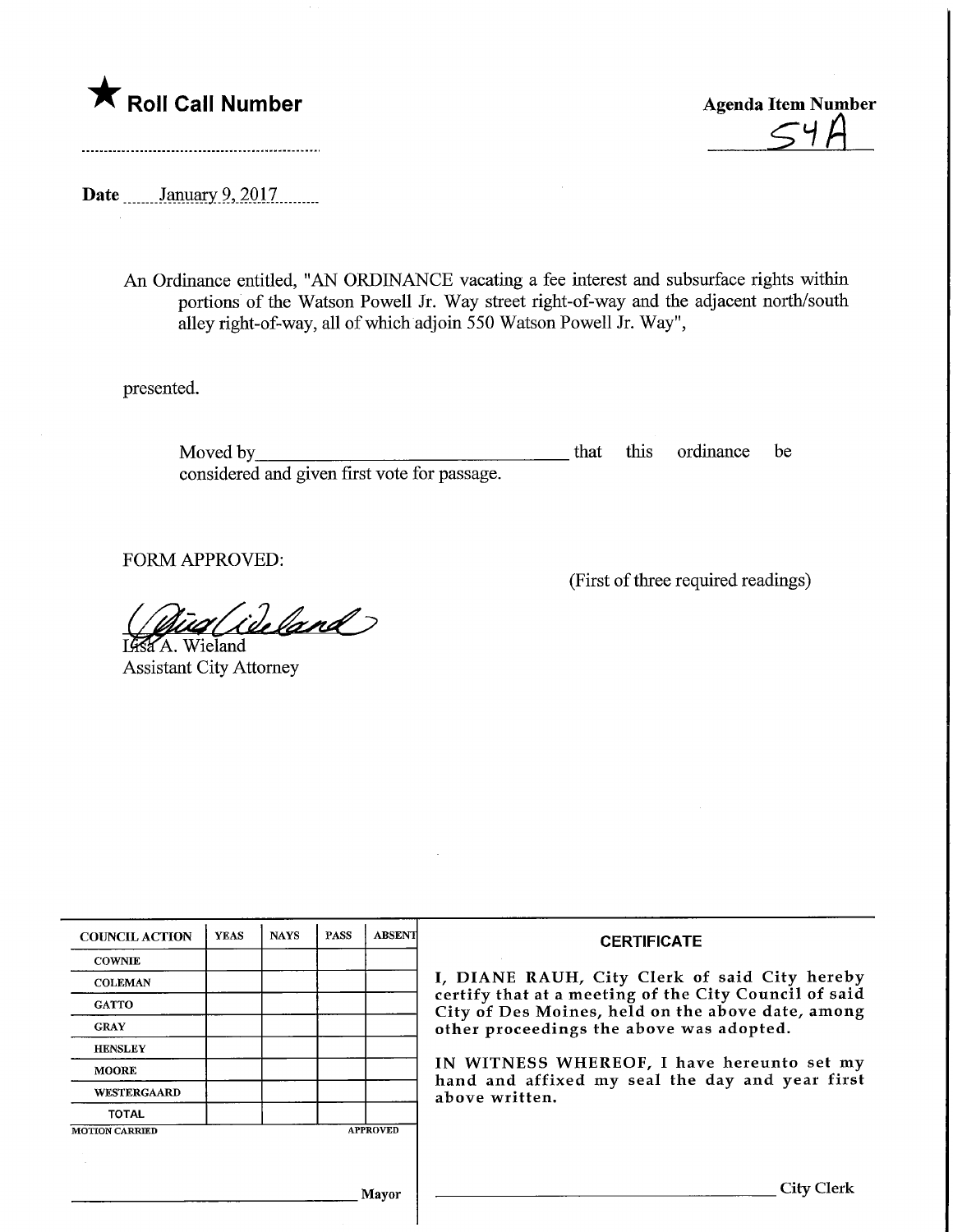Prepared by: Lisa A. Wieland, Assistant City Attorney. 400 Robert D. Ray Drive. Des Moines. Iowa 50309 (515) 283-4124 Return to: City Clerk's Office, 400 Robert D. Ray Drive, Des Moines, Iowa 50309

ORDINANCE NO.

 $54A$ 

AN ORDINANCE vacating a fee interest and subsurface rights within portions of the Watson Powell Jr. Way street right-of-way and the adjacent north/south alley right-of-way, all of which adjoin 550 Watson Powell Jr. Way.

WHEREAS, all prior requirements of law pertaining to the vacation of said public right-of-way have been fully observed; and

WHEREAS, it is desirable that said public right-of-way herein described be vacated;

NOW, THEREFORE, BE IT ORDAINED by the City Council of the City of Des Moines, Iowa:

Sec. 1. That a fee interest and subsurface rights within portions of the Watson Powell Jr. Way street right-of-way and the adjacent north/south alley right-of-way, all of which adjoin 550 Watson Powell Jr. Way, more specifically described as follows, be and are hereby vacated:

## FEE INTEREST:

THAT PART OF RIGHT OF WAY OF WATSON POWELL JR WAY LYING IN A PART OF LOT 2, C.H. ATKIN'S SUBDIVISION OF LOT 13 OF THE OFFICIAL PLAT OF BLOCK 'I' IN GRIMMEL'S ADDITION, AN OFFICIAL PLAT AND THAT PART OF THE ALLEY LYING EAST OF SAID LOT 2, NOW INCLUDED IN AND FORMING A PART OF THE CITY OF DES MOINES, POLK COUNTY, IOWA AND MORE PARTICULARLY DESCRIBED AS FOLLOWS:

BEGINNING AT THE NORTHWEST CORNER OF LOT 3, SAID C.H. ATKIN'S SUBDIVISION OF LOT 13 OF THE OFFICIAL PLAT OF BLOCK 'I' IN GRIMMEL'S ADDITION; THENCE NORTH 28°31'35" EAST, 10.25 FEET; THENCE SOUTH 89°26'20" EAST, 80.12 FEET; THENCE SOUTH 06°14'07" EAST, 9.12 FEET TO THE NORTH LINE OF LOT 6, ALHAMBRA NO. 2, AN OFFICIAL PLAT; THENCE NORTH 89°26'20" WEST ALONG SAID NORTH LINE, 2.95 FEET TO THE NORTHWEST CORNER OF SAID LOT 6; THENCE NORTH 89°26'20" WEST, 9.06 FEET TO THE NORTHEAST CORNER OF SAID LOT 3; THENCE NORTH 89°26'20" WEST ALONG THE NORTH LINE OF